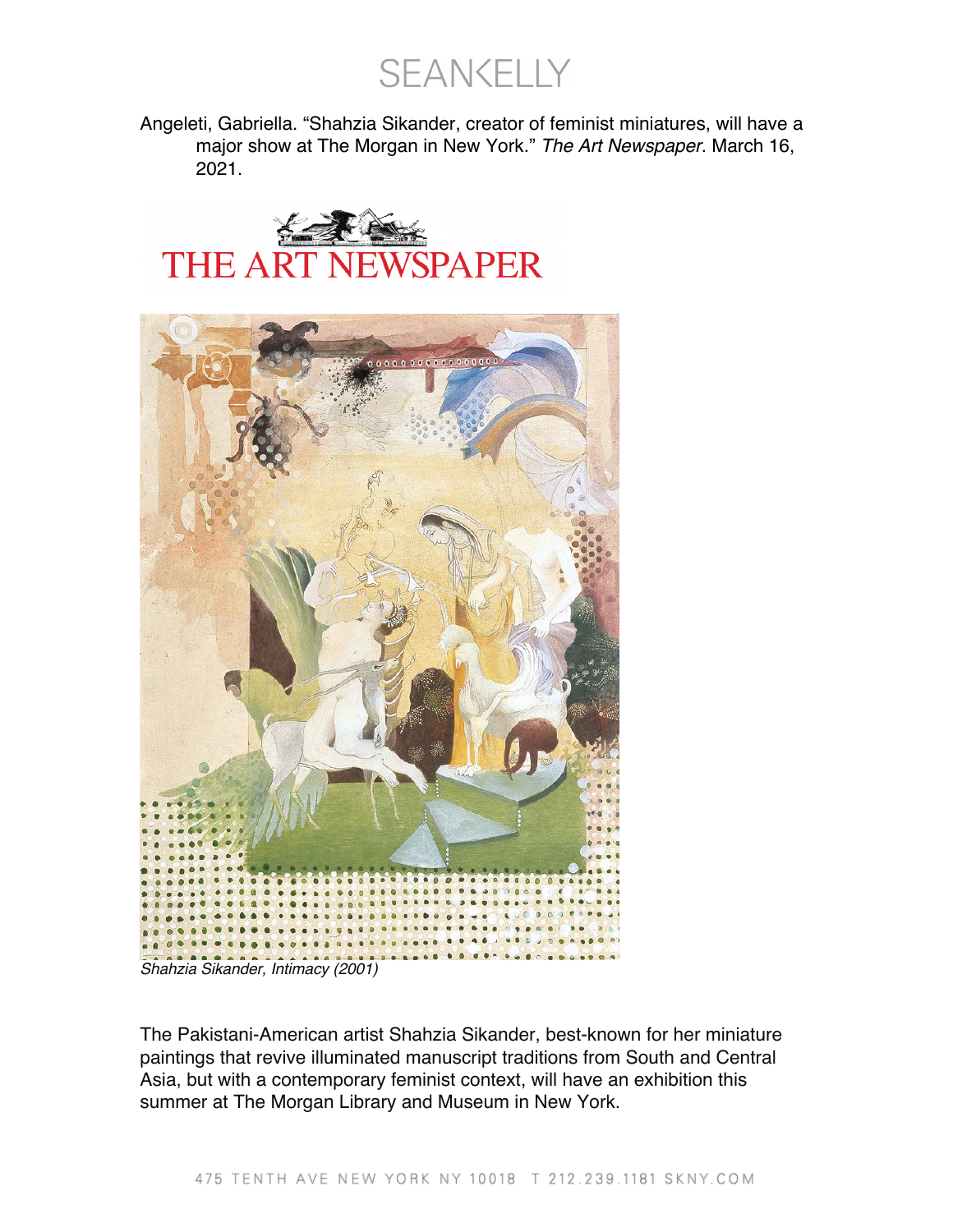**SEANKELLY** 

The show *Shahzia Sikander: Extraordinary Realities* (18 June-26 September) includes around 60 works from the first 15 years of Sikander's career (1988- 2003), when she started her interrogation into the colonialist impact on Islamic and South Asian pictorial traditions.

The Lahore-born artist tells *The Art Newspaper* her practice was born from "an investigative pursuit to highlight the politics of provenance, ownership and the narration of Indian, Persian and Central Asian manuscripts, which, unlike Western medieval manuscripts, have been often deconstructed and dispersed for profit".

Sikander's works, which often incorporate feminist protagonists, were also a response to the lack of South-Asian representation in Western feminist art historical scholarship in the 1990s. The overarching narrative of "Third World feminism", a term that came out of postcolonial theory in the late 1980s and early 1990s to refer to women in non-Western societies, "felt offensive and limiting and also pointed out feminism's blind spots and exclusions", Sikander says.



*Shahzia Sikander, Pleasure Pillars (2001) © Shahzia Sikander*